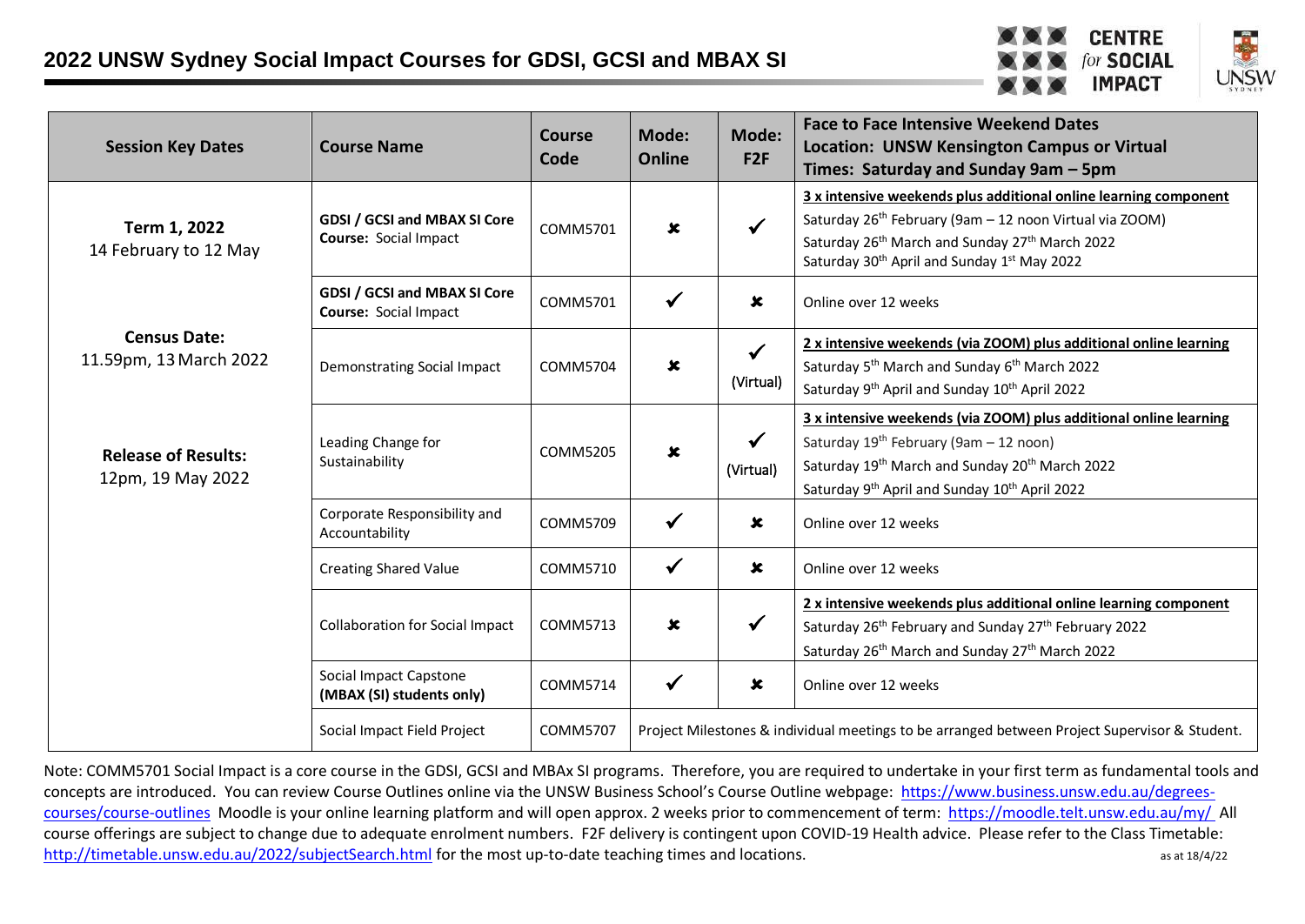



| <b>Session Key Dates</b>                                                                                                                     | <b>Course Name</b>                                           | <b>Course</b><br>Code | Mode:<br><b>Online</b> | Mode:<br>F2F              | <b>Face to Face Intensive Weekend Dates</b><br><b>Location: UNSW Kensington Campus</b><br>Times: Saturday and Sunday 9am - 5pm                                                                              |
|----------------------------------------------------------------------------------------------------------------------------------------------|--------------------------------------------------------------|-----------------------|------------------------|---------------------------|-------------------------------------------------------------------------------------------------------------------------------------------------------------------------------------------------------------|
| Term 2, 2022<br>30 May to 25 August<br><b>Census Date:</b><br>11.59 pm, 26 June 2022<br><b>Release of Results:</b><br>12pm, 1 September 2022 | GDSI / GCSI and MBAX SI Core<br><b>Course: Social Impact</b> | COMM5701              | $\checkmark$           | $\boldsymbol{\mathsf{x}}$ | Online over 12 weeks                                                                                                                                                                                        |
|                                                                                                                                              | Social Impact Investment                                     | COMM5703              | $\checkmark$           | $\boldsymbol{\mathsf{x}}$ | Online over 12 weeks                                                                                                                                                                                        |
|                                                                                                                                              | Demonstrating Social Impact                                  | COMM5704              | $\pmb{\times}$         | $\checkmark$              | 2 x intensive weekends plus additional online learning component<br>Saturday 18 <sup>th</sup> June and Sunday 19 <sup>th</sup> June<br>Saturday 23rd July and Sunday 24th July                              |
|                                                                                                                                              | Design for Social Innovation                                 | COMM5706              | $\mathbf x$            | $\checkmark$              | 2 x intensive weekends plus additional online learning component<br>Saturday 25 <sup>th</sup> June and Sunday 26 <sup>th</sup> June<br>Saturday 30 <sup>th</sup> July and Sunday 31 <sup>st</sup> July      |
|                                                                                                                                              | Corporate Responsibility and<br>Accountability               | COMM5709              | $\mathbf x$            | $\checkmark$              | 2 x intensive weekends plus additional online learning component<br>Saturday 2 <sup>nd</sup> July and Sunday 3 <sup>rd</sup> July 2022<br>Saturday 6 <sup>th</sup> August and Sunday 7 <sup>th</sup> August |
|                                                                                                                                              | Leadership for Social Impact                                 | COMM5902              | $\checkmark$           | $\boldsymbol{\mathsf{x}}$ | Online over 12 weeks                                                                                                                                                                                        |
|                                                                                                                                              | Social Impact Capstone<br>(MBAX SI students only)            | COMM5714              | $\checkmark$           | $\boldsymbol{\mathsf{x}}$ | Online over 12 weeks                                                                                                                                                                                        |
|                                                                                                                                              | Social Impact Field Project                                  | <b>COMM5707</b>       |                        |                           | Project Milestones & individual meetings to be arranged between Project Supervisor & Student.                                                                                                               |

Note: COMM5701 Social Impact is a core course in the GDSI, GCSI and MBAx SI programs. Therefore, you are required to undertake in your first term as fundamental tools and concepts are introduced. You can review Course Outlines online via the UNSW Business School's Course Outline webpage: [https://www.business.unsw.edu.au/degrees](https://www.business.unsw.edu.au/degrees-courses/course-outlines)[courses/course-outlines](https://www.business.unsw.edu.au/degrees-courses/course-outlines) Moodle is your online learning platform and will open approx. 2 weeks prior to commencement of term: <https://moodle.telt.unsw.edu.au/my/> All course offerings are subject to change due to adequate enrolment numbers. F2F delivery is contingent upon COVID-19 Health advice. Please refer to the Class Timetable: <http://timetable.unsw.edu.au/2022/subjectSearch.html> for the most up-to-date teaching times and locations.